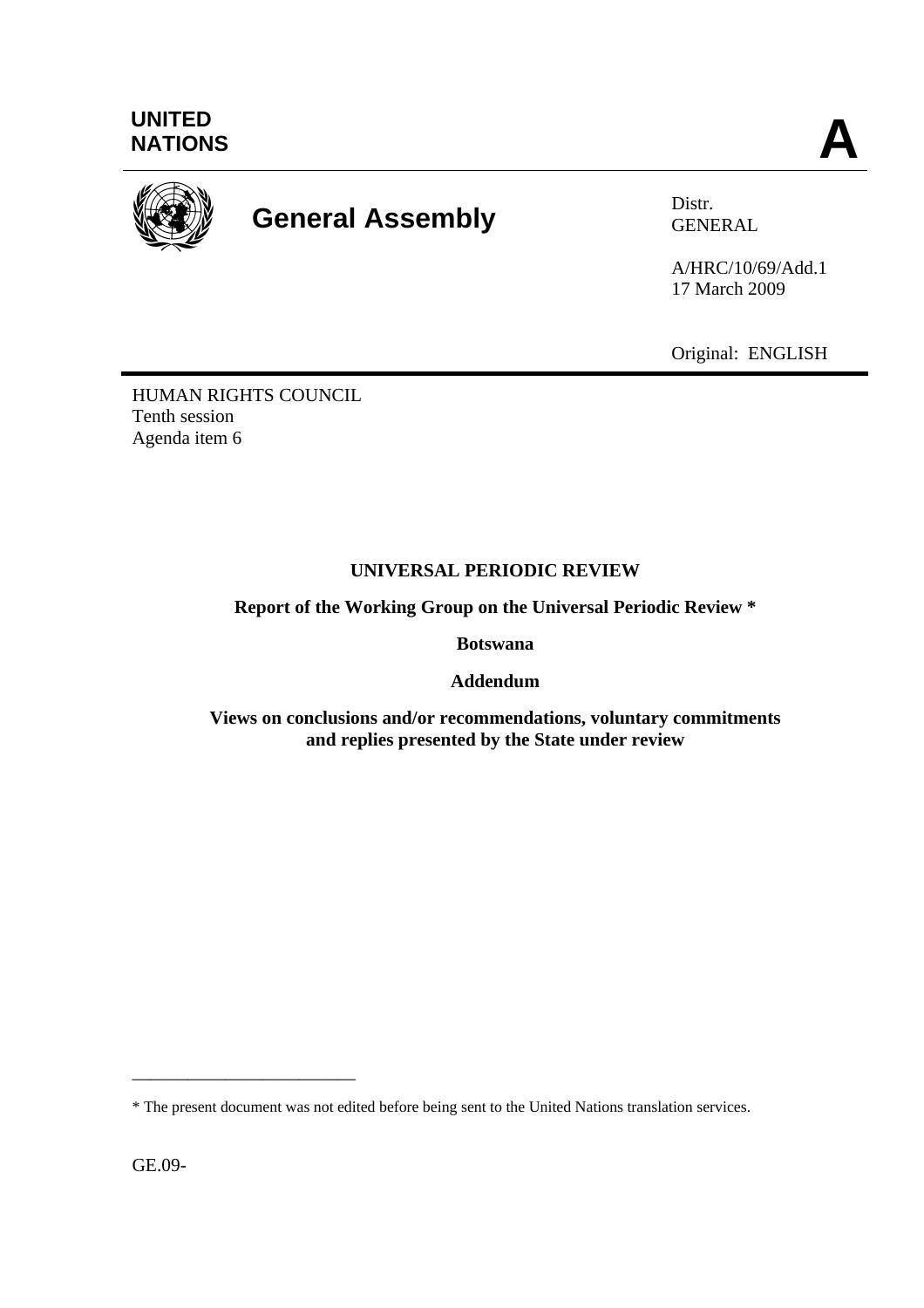#### **RESPONSE OF THE GOVERNMENT OF BOTSWANA TO THE RECOMMENDATIONS MADE BY DELEGATIONS DURING THE UNIVERSAL PERIODIC REVIEW OF BOTSWANA**

 The Government of Botswana has examined the recommendations made by delegations during the Universal Periodic Review of Botswana and responds as follows:

| Recommendation |                                                                                                                                                                                                                                                | Response                                                                                                                                                                                                                                                                     |
|----------------|------------------------------------------------------------------------------------------------------------------------------------------------------------------------------------------------------------------------------------------------|------------------------------------------------------------------------------------------------------------------------------------------------------------------------------------------------------------------------------------------------------------------------------|
| 1              | Adhere to the International Covenant on Economic,<br>Social and Cultural Rights(Algeria); Consider<br>ratifying/acceding to the ICESCR (Mexico, Slovakia,<br>Brazil, Tanzania); Set a timeline for the ratification of<br>the ICESCR (Turkey); | Botswana notes the recommendation, (ICESCR), but<br>Botswana indicated that it would accede to the<br>Covenant when it is in a position to implement its<br>provisions and emphasized that capacity for the latter<br>was critical.                                          |
|                | Consider the ratification of the ILO Convention 169<br>on Indigenous and Tribal Peoples in Independent<br>Countries (Mexico);                                                                                                                  | Botswana does not accept the recommendation.                                                                                                                                                                                                                                 |
|                | Adopt measures necessary for harmonising customary<br>laws with international instruments (Mexico);                                                                                                                                            | Botswana does not consider its customary law to be in<br>conflict with international instruments, and therefore<br>does not accept the recommendation.                                                                                                                       |
|                | Ratify the Convention on the Rights of Migrant<br>workers and their family members (Mexico);                                                                                                                                                   | Botswana supports the spirit and intent of the<br>convention, but does not consider accession to this<br>convention a priority, as there are already laws in<br>place to protect migrants.                                                                                   |
|                | Accede to the Optional Protocol to the Convention<br>against Torture and Other Cruel, Inhuman or<br>Degrading Treatment or Punishment (France) and to<br>establish its national preventive mechanism<br>accordingly (Czech Republic, Denmark); | Botswana does not presently support the<br>recommendation. The Government would consider<br>accession when resources permit. Regarding<br>establishing national preventive measures, the<br>Government confirms that there are available effective<br>preventive mechanisms. |
|                | Ratify the Second Optional Protocol of the ICCPR to<br>abolish the death penalty (Australia);                                                                                                                                                  | Botswana rejects this recommendation. There are no<br>plans to abolish the death penalty.                                                                                                                                                                                    |
| 2              | To finalize various outstanding treaty reports,<br>particularly to the CEDAW (Cameroon);                                                                                                                                                       | Botswana <b>accepts</b> this recommendation. The<br>Government submitted the CEDAW report in<br>November 2008. Efforts are underway to bring the<br>country's reporting obligations up to date.                                                                              |
| 3              | Accomplish progressively the human rights goals set<br>up by the Human Rights Council Resolution 9/12<br>(Brazil);                                                                                                                             | Botswana accepts the recommendation.                                                                                                                                                                                                                                         |
|                | Take measures to ensure that Article 15 of the<br>Constitution fully complies with the ICCPR (Canada);                                                                                                                                         | Botswana does not accept that Section 15 of the<br>Constitution of Botswana is in conflict with the<br>ICCPR.                                                                                                                                                                |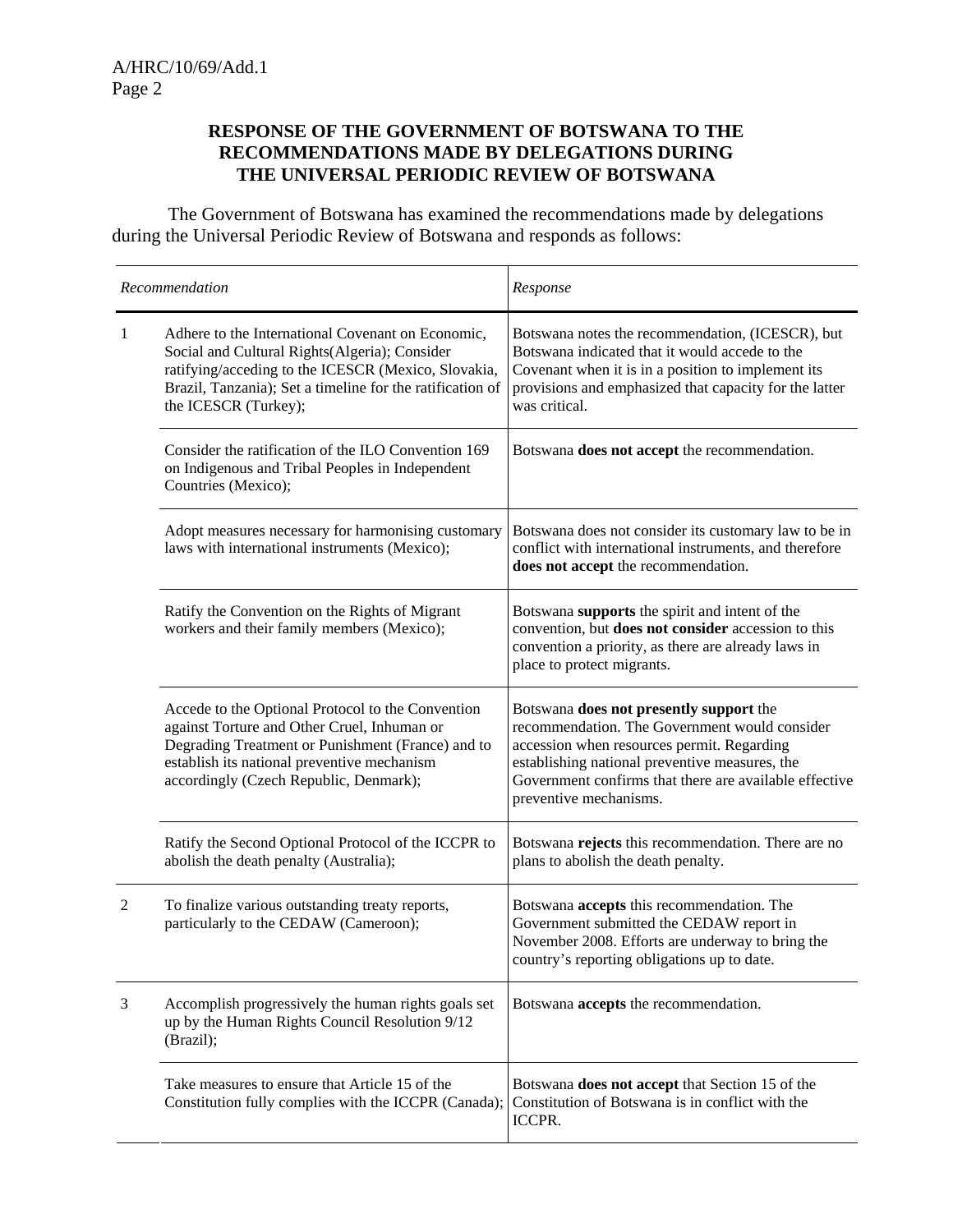A/HRC/10/69/Add.1<br>Page 3 Page 3

| Recommendation |                                                                                                                                                                                                                                                                                                                                                                                                                                                                                                           | Response                                                                                                                                                                                                                                                                                                                                                     |
|----------------|-----------------------------------------------------------------------------------------------------------------------------------------------------------------------------------------------------------------------------------------------------------------------------------------------------------------------------------------------------------------------------------------------------------------------------------------------------------------------------------------------------------|--------------------------------------------------------------------------------------------------------------------------------------------------------------------------------------------------------------------------------------------------------------------------------------------------------------------------------------------------------------|
| 4              | Consider issuing a standing invitation to Special<br>Procedures of the Human Rights Council (Latvia,<br>Mexico, and Czech Republic);                                                                                                                                                                                                                                                                                                                                                                      | Botswana has always accepted visits from Special<br>Procedures and does not intend to depart from the<br>Government's commitment to cooperate in this<br>regard. The recommendation is therefore not<br>accepted.                                                                                                                                            |
|                | Agree to the request for visit by the Special<br>Rapporteur on the Rights and Fundamental Freedoms<br>of Indigenous Peoples (Mexico, Norway);                                                                                                                                                                                                                                                                                                                                                             | Botswana accepts the recommendation. The<br>Government has already invited the Special<br>Rapporteur who is expected to visit the country in<br>March 2009.                                                                                                                                                                                                  |
|                | The Special Rapporteur on Contemporary Forms of<br>Racism (Mexico)                                                                                                                                                                                                                                                                                                                                                                                                                                        | Botswana does not accept the recommendation. To<br>the extent that there has been no request for such a<br>visit. In the context that the CERD is already being<br>implemented, the Government expresses its<br>commitment to cooperate with the Special Rapporteur,<br>including in the event the Special Rapporteur<br>expresses a wish to visit Botswana. |
| 5              | Continue efforts to strengthen the national human<br>rights architecture (Egypt) and institutional<br>framework (Czech Republic), including by providing<br>necessary funding and personnel (Czech Republic), to<br>further develop, with international support, a human<br>rights training and capacity building exercise for<br>judiciary and law enforcement personnel (Egypt); and<br>provide sufficient resources to the Office of the<br>Ombudsman for its effective functioning (South<br>Africa); | Botswana accepts the recommendations. The<br>Government reiterates its appeal for technical<br>assistance to meet related challenges in this regard.                                                                                                                                                                                                         |
| 6              | Take action towards establishing an independent<br>national human rights institution in accordance with<br>the Paris Principles (Tanzania), and create a national<br>commission of human rights and freedoms<br>(Cameroon).                                                                                                                                                                                                                                                                               | Botswana accepts the recommendations.<br>Consultations on the establishment of an independent<br>national human rights institution in accordance with<br>the Paris Principles have been concluded. The<br>recommendations will soon be submitted to Cabinet<br>for consideration.                                                                            |
| 7              | Increase efforts to raise awareness of the precedence<br>of constitutional law over customary laws and<br>practices to promote gender equality (Canada).                                                                                                                                                                                                                                                                                                                                                  | Botswana does not accept the recommendation.<br>Customary law is not in conflict with constitutional<br>law.                                                                                                                                                                                                                                                 |
| $8\,$          | Mainstreaming human rights in the education system<br>(Egypt) and the development of a national strategy for<br>human rights education in the school system at all<br>levels in accordance with the Plan of Action 2005-<br>2009 of the World Programme for Human Rights<br>Education, including the review and revision of<br>curricula and textbooks, the training of teachers and<br>the practice of human rights in the school community<br>(Italy)                                                   | Botswana accepts the recommendations.                                                                                                                                                                                                                                                                                                                        |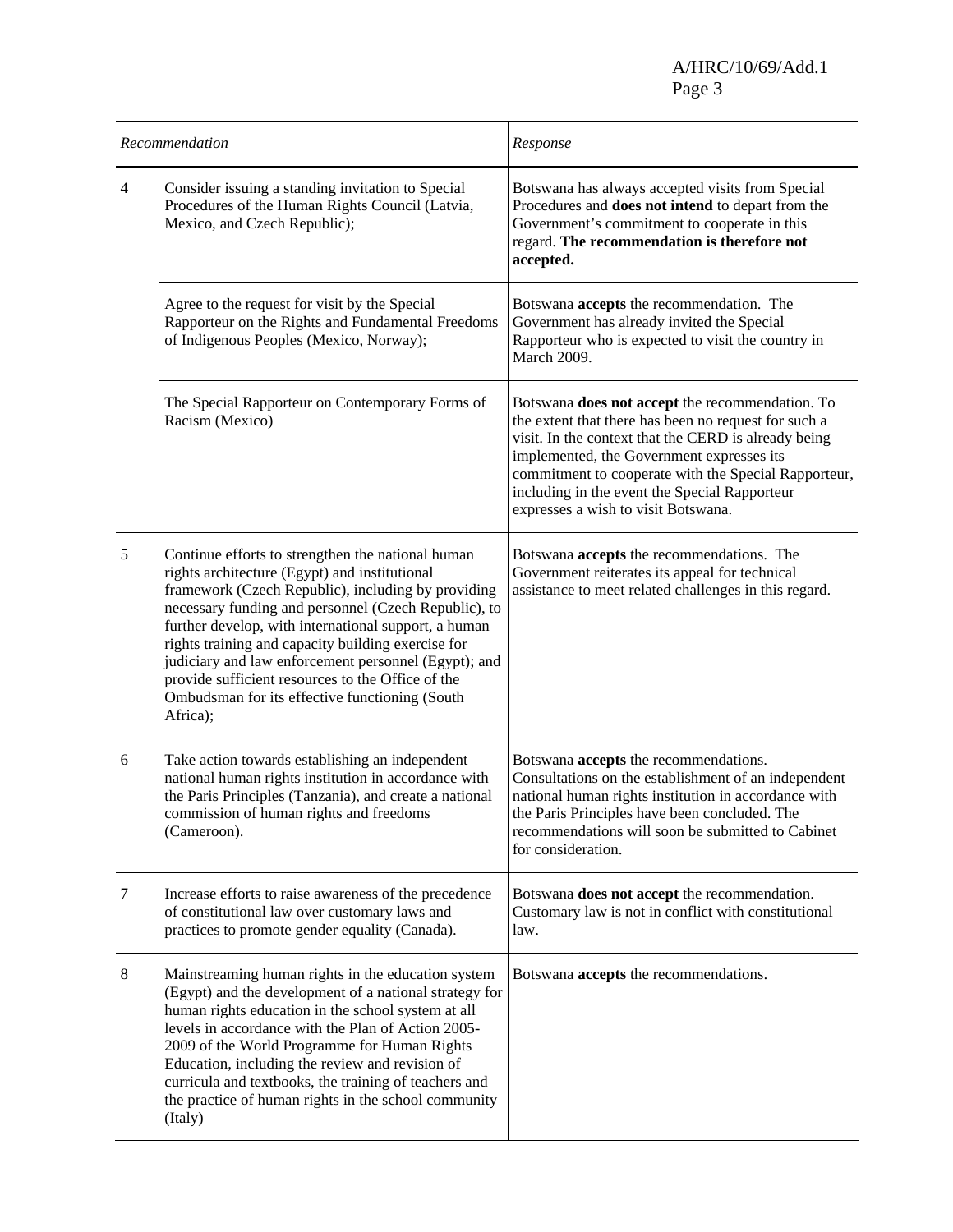| Recommendation |                                                                                                                                                                                                                                                                                                                                                                                                                                                                                                                            | Response                                                                                                                                                                                    |
|----------------|----------------------------------------------------------------------------------------------------------------------------------------------------------------------------------------------------------------------------------------------------------------------------------------------------------------------------------------------------------------------------------------------------------------------------------------------------------------------------------------------------------------------------|---------------------------------------------------------------------------------------------------------------------------------------------------------------------------------------------|
| 9              | Continue efforts in favour of women in rural areas<br>(Algeria) and on gender issues, including policies<br>aimed at the empowerment of women and their<br>integration in the education system (Chile); Promote<br>gender equality and pursue work on legislation on<br>marital rape, as priority and consider additional<br>measures to new legislation, such as public<br>awareness-raising initiatives or campaigns in order to<br>promote the implementation of the rights in the<br>legislation in question (Sweden); | Botswana accepts the recommendations.                                                                                                                                                       |
| 10             | Ensure the full participation of women in the review<br>of customary laws and practices, and discourage the<br>persistence of practices detrimental to women's rights<br>(Ireland);                                                                                                                                                                                                                                                                                                                                        | Botswana accepts this recommendation.                                                                                                                                                       |
| 11             | Strengthen the application of the domestic violence<br>bill and the abolition of Marital Power Act (United<br>Kingdom);                                                                                                                                                                                                                                                                                                                                                                                                    | Botswana accepts this recommendation. The<br>Government has undertaken necessary measures to<br>ensure immediate implementation of amended<br>legislation.                                  |
|                | Establish a specific timeline for the implementation of<br>the amendment in the Marriage Act. (Norway).                                                                                                                                                                                                                                                                                                                                                                                                                    | Botswana does not accept the recommendation.<br>Botswana cannot give specific timelines.                                                                                                    |
|                | Take measures to eliminate the persistence of<br>traditions harmful to the rights of women including<br>early contract marriages and polygamy (Argentina);                                                                                                                                                                                                                                                                                                                                                                 | Botswana does not accept the recommendation. In<br>Botswana there are no traditions harmful to the rights<br>of women.                                                                      |
|                | To elevate penal responsibility at the level of<br>international standards and delete the marital<br>prerogative in customary and religious marriage<br>(Cameroon);                                                                                                                                                                                                                                                                                                                                                        | The Government of Botswana does not accept this<br>recommendation. The Government has already<br>undertaken necessary measures to implement through<br>the Abolition of Marital Powers Act. |
| 12             | Include a gender perspective into the UPR follow-up<br>process in a systematic manner (Slovenia);                                                                                                                                                                                                                                                                                                                                                                                                                          | Botswana accepts the recommendation.                                                                                                                                                        |
| 13             | Continue to incorporate the provisions of the<br>Convention on the Rights of the Child and the African<br>Charter on the Rights and Wellbeing of Children into<br>national legislation (Cuba); take further measures to<br>adopt legislation ensuring the implementation of the<br>Convention, in particular in the area violence<br>prevention and sexual exploitation of children (Czech<br>Republic, Argentina) and ensure girls are protected<br>from sexual abuse (Argentina);                                        | Botswana accepts the recommendation. The<br>Children's Act is already being amended, which will<br>domesticate the Convention. The Bill is before<br>Parliament in its second reading.      |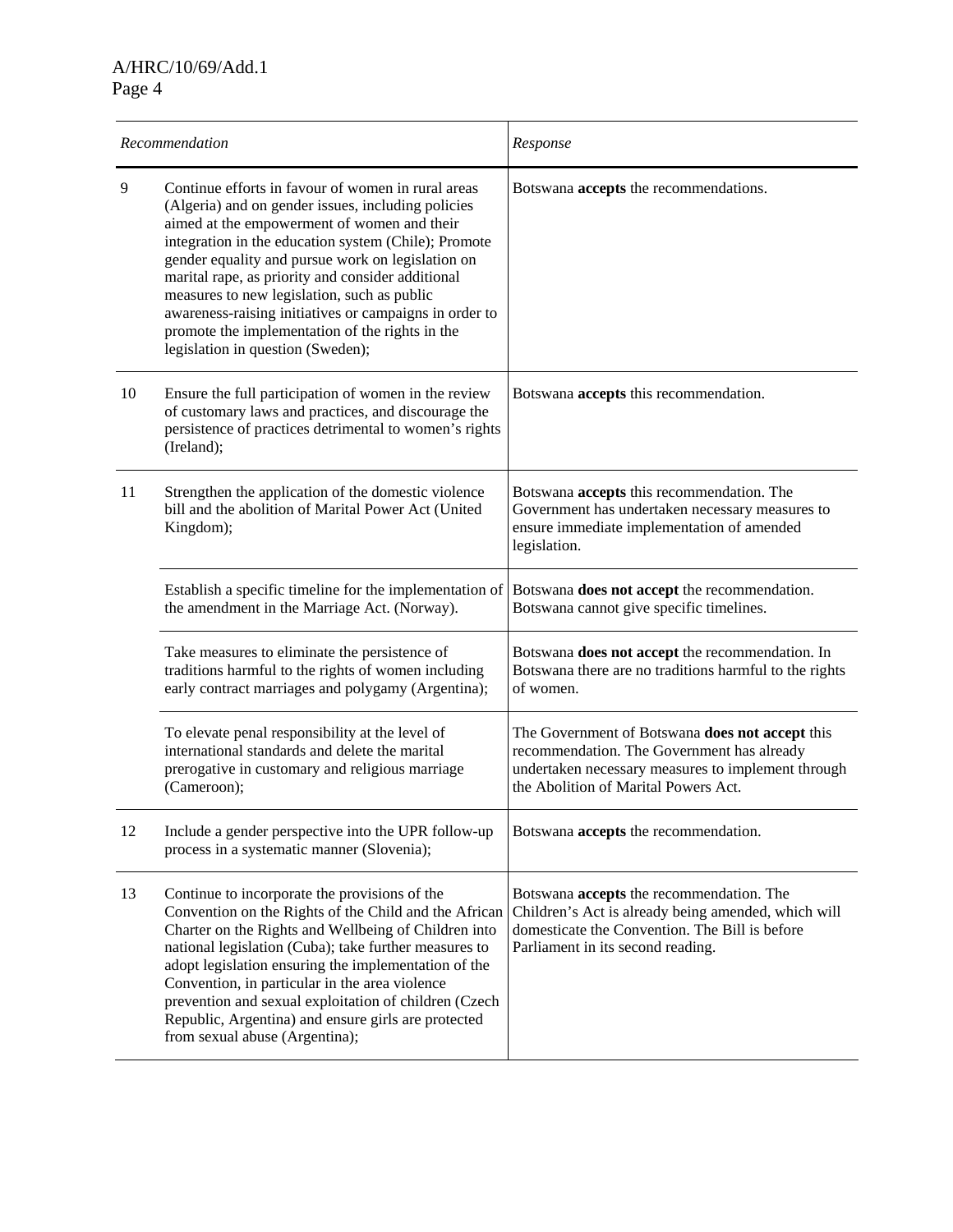| Recommendation |                                                                                                                                                                                                                                                                                                                                                                                                                                                                                                                                                                                                                                                                                                                                                                                                                                                                                                                                                                                                                                                        | Response                                                                                                                                                                                                                                                                                                                                                                                                                           |
|----------------|--------------------------------------------------------------------------------------------------------------------------------------------------------------------------------------------------------------------------------------------------------------------------------------------------------------------------------------------------------------------------------------------------------------------------------------------------------------------------------------------------------------------------------------------------------------------------------------------------------------------------------------------------------------------------------------------------------------------------------------------------------------------------------------------------------------------------------------------------------------------------------------------------------------------------------------------------------------------------------------------------------------------------------------------------------|------------------------------------------------------------------------------------------------------------------------------------------------------------------------------------------------------------------------------------------------------------------------------------------------------------------------------------------------------------------------------------------------------------------------------------|
| 14             | Continue the implementation of the National Action<br>Plan for Children 2006-2016 (Cuba); Adhere to the<br>National Action Plan for Children and programme for<br>the elimination of child labour (Turkey); Implement<br>the programme for AIDS orphans (Finland); Design<br>and adopt programmes of action on child labour as<br>requested by the Committee on the Rights of the<br>Child and the ILO (Italy); Consider designating an<br>institution for coordination and implementation of<br>policy on children (Chile),                                                                                                                                                                                                                                                                                                                                                                                                                                                                                                                           | Botswana accepts the recommendations. The<br>Government intends to address the concerns through<br>the Children's Act currently under review.                                                                                                                                                                                                                                                                                      |
| 15             | Develop non-custodial alternatives in relation to the<br>sole or primary carers of children. (Slovenia); Take<br>measures to protect the best interests of babies and<br>children affected by parental detention or<br>imprisonment (Slovenia                                                                                                                                                                                                                                                                                                                                                                                                                                                                                                                                                                                                                                                                                                                                                                                                          | Botswana accepts the recommendation.                                                                                                                                                                                                                                                                                                                                                                                               |
| 16             | Continue to achieve universal basic education and<br>reduce primary school dropout, with the support of<br>the international community (Bangladesh); Take<br>measures to reverse secondary school drop-out<br>resulting from the introduction of cost-sharing.<br>(Tanzania);                                                                                                                                                                                                                                                                                                                                                                                                                                                                                                                                                                                                                                                                                                                                                                          | Botswana accepts the recommendations while noting<br>that on the issue of cost sharing, children will be<br>assessed, and those that cannot afford school will be<br>exempted from having to pay school fees.                                                                                                                                                                                                                      |
| 17             | Take more action for the consolidation of the<br>endeavours in the area of minority rights groups<br>(Tanzania);                                                                                                                                                                                                                                                                                                                                                                                                                                                                                                                                                                                                                                                                                                                                                                                                                                                                                                                                       | In Botswana every Motswana's rights are respected.                                                                                                                                                                                                                                                                                                                                                                                 |
|                | Take immediate action to ensure respect for the rights<br>of the indigenous people living in the areas of interest<br>to companies active in the diamond business<br>(Finland);<br>Take steps to promote a just and equitable solution<br>through renewed negotiations with affected members<br>of the Central Kalahari Game Reserve communities<br>and respect the economic, social and cultural rights<br>belonging to minorities living or formerly living on<br>the Reserve (Canada); Engage with the ethnic groups,<br>in an ongoing and systematic basis, to ensure their<br>rights to equality and non-discrimination are<br>guaranteed (Ireland); Provide access to land, and<br>support for the residents of the Reserve, as specified<br>in the United Nations declaration on the rights of<br>indigenous peoples, and work with the land boards of<br>the various districts to ensure equity in land allocation<br>among all applicants for residential land, arable land,<br>grazing land, water sources, and business sites<br>(Denmark); | In the spirit of solving problems amicably among<br>Batswana, the Government is already actively<br>engaged in consultations with all relevant<br>stakeholders. The Government already has a clear and<br>effective policy and land tenure system that addresses<br>issues related to access to land for all Batswana,<br>including residents of the reserve. To this end the<br>Government does not accept these recommendations. |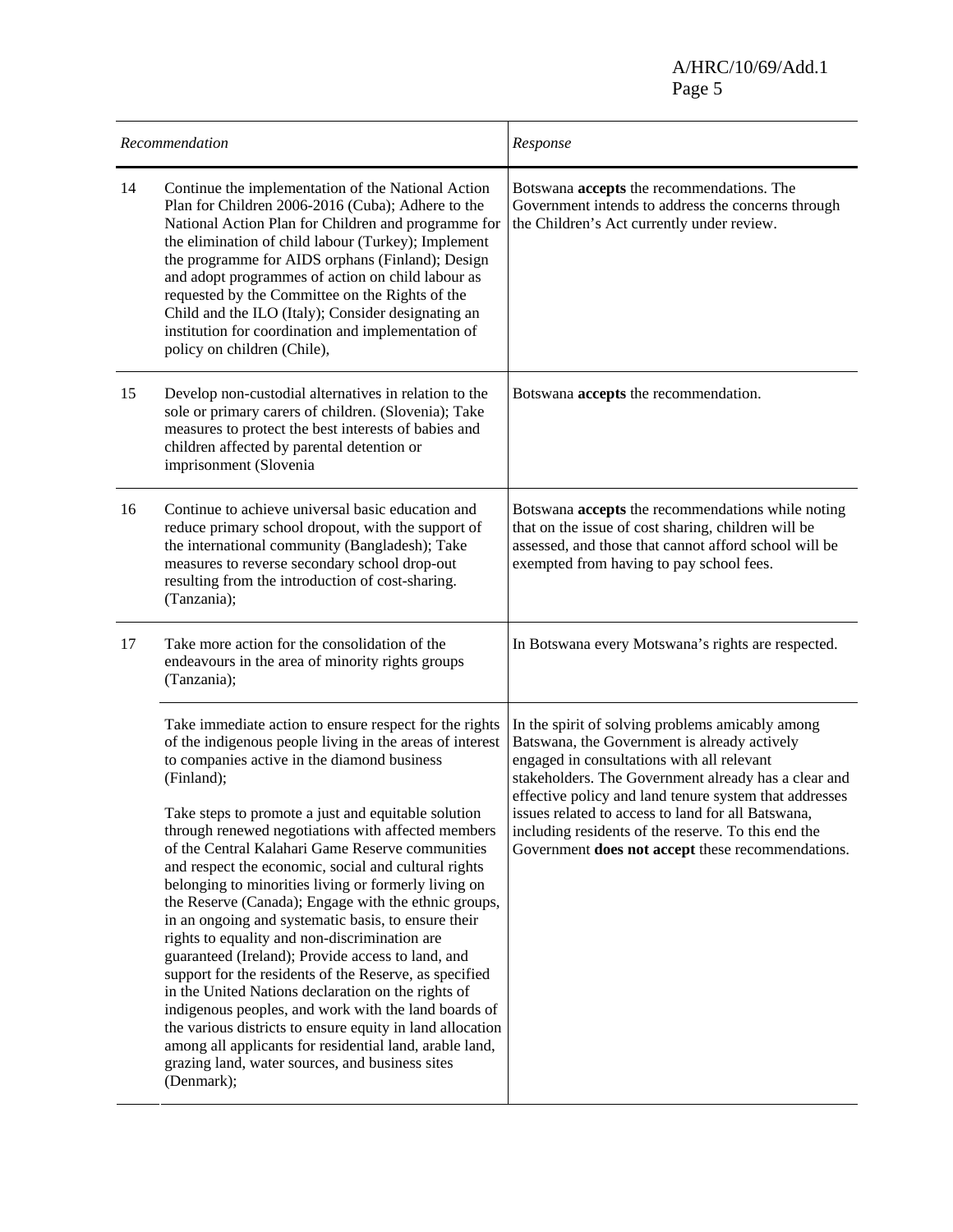| Recommendation |                                                                                                                                                                                                                                                                                                                                                                                                                                                                                                                                                                                                                                                                                                                                                                                                                      | Response                                                                                                                                                                                                                                                                                                                                          |
|----------------|----------------------------------------------------------------------------------------------------------------------------------------------------------------------------------------------------------------------------------------------------------------------------------------------------------------------------------------------------------------------------------------------------------------------------------------------------------------------------------------------------------------------------------------------------------------------------------------------------------------------------------------------------------------------------------------------------------------------------------------------------------------------------------------------------------------------|---------------------------------------------------------------------------------------------------------------------------------------------------------------------------------------------------------------------------------------------------------------------------------------------------------------------------------------------------|
|                | Pursue a policy of mother tongue language education<br>in conjunction with national languages of Setswana<br>and English (Denmark);                                                                                                                                                                                                                                                                                                                                                                                                                                                                                                                                                                                                                                                                                  | Botswana <b>accepts</b> the recommendation. The<br>Government is in the process of encouraging different<br>ethnic groups to develop their languages with a view<br>to having them taught in schools in the future.                                                                                                                               |
|                | Resolve the dispute between the San of the Reserve<br>(Spain);                                                                                                                                                                                                                                                                                                                                                                                                                                                                                                                                                                                                                                                                                                                                                       | The Government of Botswana has already stated that<br>it has fully implemented the Court order in relation to<br>the said dispute. The recommendation is therefore not<br>accepted.                                                                                                                                                               |
| 18             | Adopt the necessary measures to combat<br>discrimination of all kinds, including those based on<br>homosexual orientation, gender, colour, religion, and<br>political opinion (France); amend the definition of<br>discrimination in the Constitution in such a way that it<br>does embrace discrimination based on descent and<br>abolish those laws that permit discrimination on the<br>basis of ethnicity, language and culture (Germany);<br>review the definition of discrimination provided under<br>the section III of the Constitution in terms of its<br>compatibility with the prohibition against<br>discrimination against descent and national or ethnic<br>origin (Canada); abolish discrimination on the basis<br>of ethnicity, language and culture, including de jure<br>discrimination (Denmark); | Botswana does not accept the recommendations. The<br>laws of Botswana do not allow same sex sexual<br>activity. Section 15 of the Constitution of Botswana is<br>comprehensive in effectively addressing all issues<br>relating to discrimination. The Government has no<br>plans to amend the Constitution in line with these<br>recommendations |
| 19             | Develop non-custodial alternatives such as<br>community service and bail arrangements (Slovenia);<br>redouble efforts to improve conditions of detention in<br>prisons guaranteeing the compatibility of rights with<br>cultural practice (Djibouti);                                                                                                                                                                                                                                                                                                                                                                                                                                                                                                                                                                | Botswana accepts the recommendations The<br>Government, is already implementing initiatives and<br>measures aimed at improving conditions of prisons.                                                                                                                                                                                             |
|                | Align its legislation and practice with international<br>standards on prisons (Italy);                                                                                                                                                                                                                                                                                                                                                                                                                                                                                                                                                                                                                                                                                                                               | Botswana does not support this recommendation.<br>The Government considers current legislation and<br>practice to be aligned to international standards on<br>prisons.                                                                                                                                                                            |
| 20             | Continue to incorporate the provisions of the<br>Convention on the Rights of the Child into domestic<br>legislation, especially Article 19(1);                                                                                                                                                                                                                                                                                                                                                                                                                                                                                                                                                                                                                                                                       | Botswana accepts the recommendation. The<br>Children's Act is being amended with a view to<br>domesticate the Convention.                                                                                                                                                                                                                         |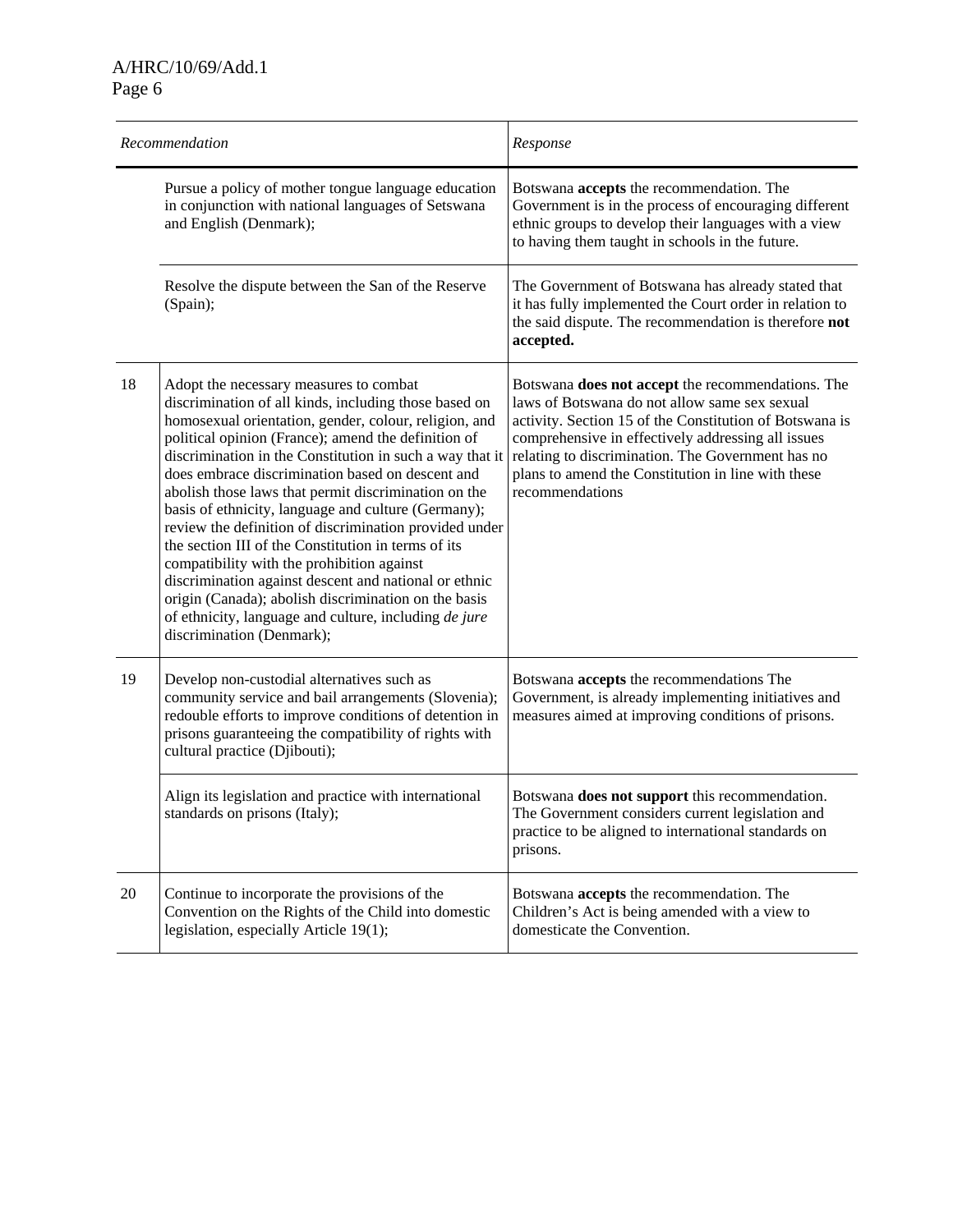A/HRC/10/69/Add.1<br>Page 7 Page 7

| Recommendation |                                                                                                                                                                                                                                                                                                                                                                                                                                                                                                                                                                                                                                | Response                                                                                                                                                                                                                                                                                                                                                                                              |
|----------------|--------------------------------------------------------------------------------------------------------------------------------------------------------------------------------------------------------------------------------------------------------------------------------------------------------------------------------------------------------------------------------------------------------------------------------------------------------------------------------------------------------------------------------------------------------------------------------------------------------------------------------|-------------------------------------------------------------------------------------------------------------------------------------------------------------------------------------------------------------------------------------------------------------------------------------------------------------------------------------------------------------------------------------------------------|
|                | In relation to deep concerns about the corporal<br>punishment of children (Chile) consider changing<br>legislation to expressly prohibit all forms of corporal<br>punishment in all settings: at home, in schools and in<br>other institutions and conduct public awareness<br>efforts to change the mindsets of people and their<br>view of the corporal punishment (Slovenia); to<br>continue efforts to eliminate corporal punishment<br>(Brazil, Sweden), especially in schools (Sweden); to<br>put an end, de jure and de facto, to the practice of<br>corporal punishments in traditional judicial systems.<br>(France); | The recommendation is not accepted. The<br>Government, however, has no plans to eliminate<br>corporal punishment, contending that it is a legitimate<br>and acceptable form of punishment, as informed by<br>the norms of the society. It is administered within the<br>strict parameters of legislation in the frame of the<br>Customary Courts Act, the Penal Code and the<br><b>Education Act.</b> |
| 21             | Explore the possibility of a moratorium on the<br>application of the death penalty towards its complete<br>abolition in conformity with the latest General<br>Assembly resolutions on the subject (Spain, Brazil,<br>Netherlands, Italy, Canada, the Holy See); Adopt a<br>leadership role and undertake concrete steps to move<br>towards the abolition of the death penalty (United<br>Kingdom and Ireland);                                                                                                                                                                                                                 | Botswana <b>does not accept</b> the recommendations. The<br>Government has no plans to either abolish the death<br>penalty or impose a moratorium on its application.                                                                                                                                                                                                                                 |
| 22             | Step up efforts to avoid torture and ill treatment<br>taking place (Denmark);                                                                                                                                                                                                                                                                                                                                                                                                                                                                                                                                                  | Botswana does not accept the recommendation. The<br>Government has consistently ascertained that there are<br>no attested cases of torture and ill treatment.                                                                                                                                                                                                                                         |
| 23             | Decriminalize homosexual relationships and<br>practices/consensual same-sex activities between<br>adults (Spain, Netherlands, Slovakia, Czech Republic,<br>Canada); and forbid discrimination on the basis of<br>sexual orientation (the Netherlands);                                                                                                                                                                                                                                                                                                                                                                         | Botswana does not accept the recommendations. The<br>law does not allow same sex sexual activity, a position<br>that reflects the moral and religious norms of<br>Botswana society.                                                                                                                                                                                                                   |
| 24             | Provide medical follow-up for HIV-positive mothers<br>and respective infected children (Belgium); Educate<br>prison population HIV/AIDS virus and respect<br>sanitary conditions of prisons (Belgium);                                                                                                                                                                                                                                                                                                                                                                                                                         | Botswana accepts the recommendations. They are in<br>line with the Government's health strategies and are<br>currently being implemented.                                                                                                                                                                                                                                                             |
|                | With regard to consensual same-sex activity between<br>adults, adopt measures to promote tolerance and allow<br>effective educational programmes on HIV/AIDS<br>prevention (Czech Republic); with the support of the<br>international community continue to fight HIV/AIDS<br>(Bangladesh);                                                                                                                                                                                                                                                                                                                                    | Botswana does not accept the recommendation.<br>Educational programmes and awareness campaigns on<br>HIV/AIDS target all adults.                                                                                                                                                                                                                                                                      |
| 25             | Enable migrants and refugees to benefit from the pilot<br>project to fight HIV/AIDS (Algeria); Take action to<br>address the non-coverage of ARVs among the refugee<br>populations (Tanzania);                                                                                                                                                                                                                                                                                                                                                                                                                                 | Botswana accepts the recommendations in so far as<br>they relate to refugees, and not migrants. The<br>Government reiterates its stated challenges relating to<br>resource constraints to implement its decisions in this<br>regard.                                                                                                                                                                  |